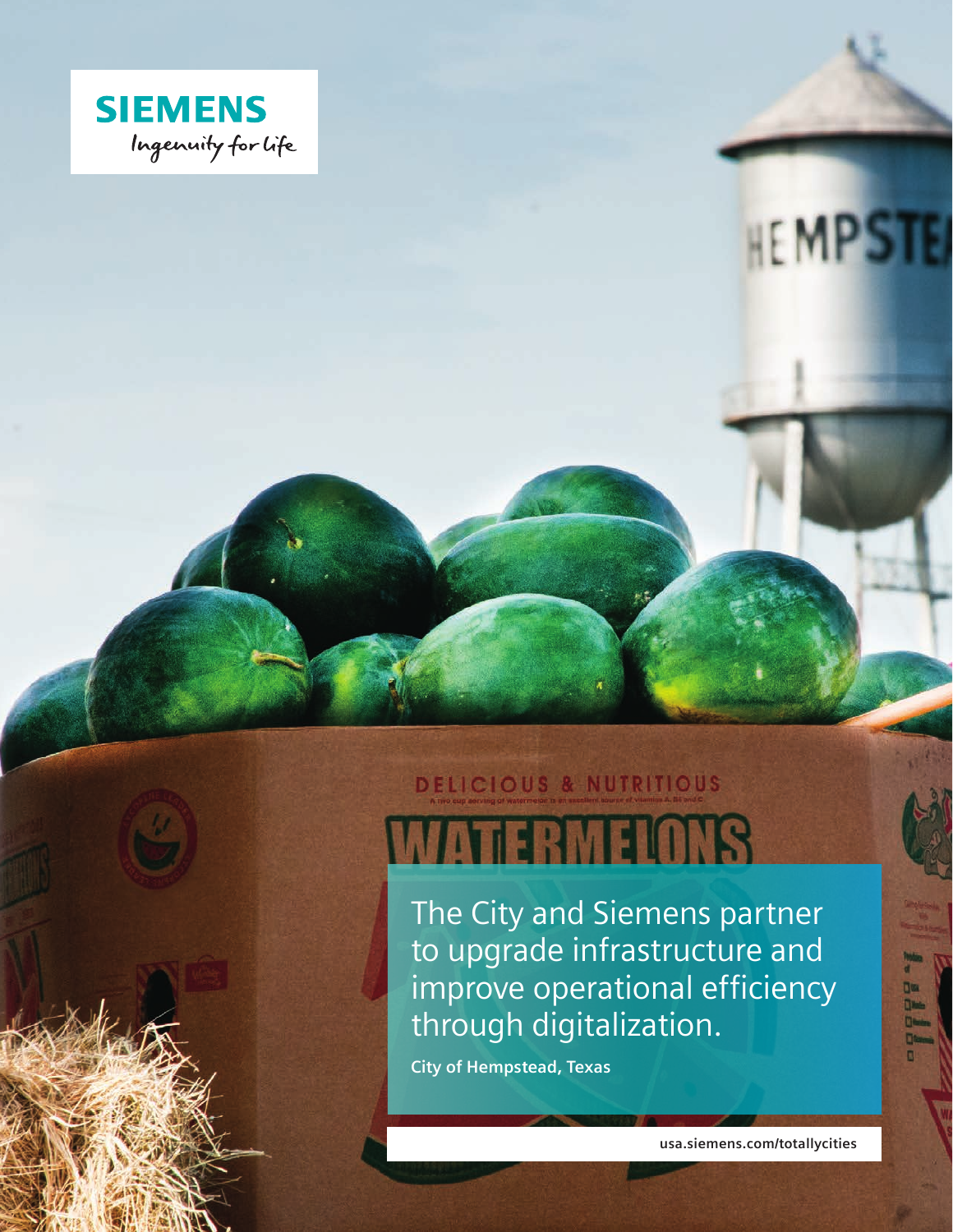### Siemens helps the city create a perfect place to live and work while delivering a first year savings of over \$200k in labor and maintenance costs.



Hempstead, Texas, is located 50 miles northwest of downtown Houston, along busy U.S. Highway 290 and close to several academic institutions, such as Prairie View A&M University, Texas A&M University, and Blinn College. This "City of Character… Growing Stronger," as their mission statement proclaims, has a population of over 6,200 people. The town's economy is based on county government and shipping. Hempstead is also known as the watermelon capital of Texas and the community comes together every July, as has been the custom for over a quarter of a century, to celebrate Watermelon Festival.

#### **Client Objectives**

Mayor Michael Wolfe, Sr. and city officials are always seeking new ways to create a perfect place where citizens can grow and prosper and prospective businesses are enticed to establish roots. They began requesting bids from vendors who shared the same vision and could help them update Hempstead's aging infrastructure.

Metering of gas, electrical, and water utilities was identified as one of the first priorities. Meters of various sizes and brands of manufacturers were installed over the years, leading to inconsistent performance, unreliability, and inaccuracy. That, combined with the operational inefficiencies associated with manually reading meters, resulted in higher operational costs and less revenue than expected being collected for the city.

A solution was needed to prevent this loss and close the gap between the volume of water produced and the water billed to customers each month. "This project was pivotal to creating a solid foundation for future growth and opportunity," said Mayor Wolfe. "We didn't want to just purchase a product from a supplier. We sought a partner who could deliver innovative and sustainable solutions that would reduce operating costs and optimize operations in a more transparent, accurate, and fair way."

#### **Siemens Solution**

The Building Technologies Division of Siemens Industry, Inc., has long been a leader in the water and wastewater industry. Siemens dedicated team of professionals, processes, and procedures ensure the ideal automated metering solution is designed and implemented according to a community's unique requirements.

In this case, the local Siemens team listened to the city's unique needs. Siemens helped identify the sources – leaks, tampering, unbilled consumption from meter inaccuracy, unmetered consumption, and meter reading inefficiencies – and provided a solution to fix the problems.

The proposed solution included a Siemens-guaranteed Performance Contract to make the project viable for the city. This winning proposal featured a turnkey automated metering infrastructure (AMI) solution that would meet the city's objectives of:

- Improving meter accuracy so citizens pay for what they actually use
- Eliminating the need to manually collect data/reads
- Reducing operating costs and overtime charges
- Strengthening reliability and accountability of the utility infrastructure
- Giving citizens greater access to their utility data
- Providing faster response to citizen inquiries
- Optimizing reporting, tracking, and data collection

Two facility improvement measures (FIMs) were defined. First, automate the meter infrastructure for electric, gas, and water, and replace old, inefficient meters. With the help of Siemens expertise, the city chose a third-party system, Sensus FlexNet®, one of the industry-leading manufacturers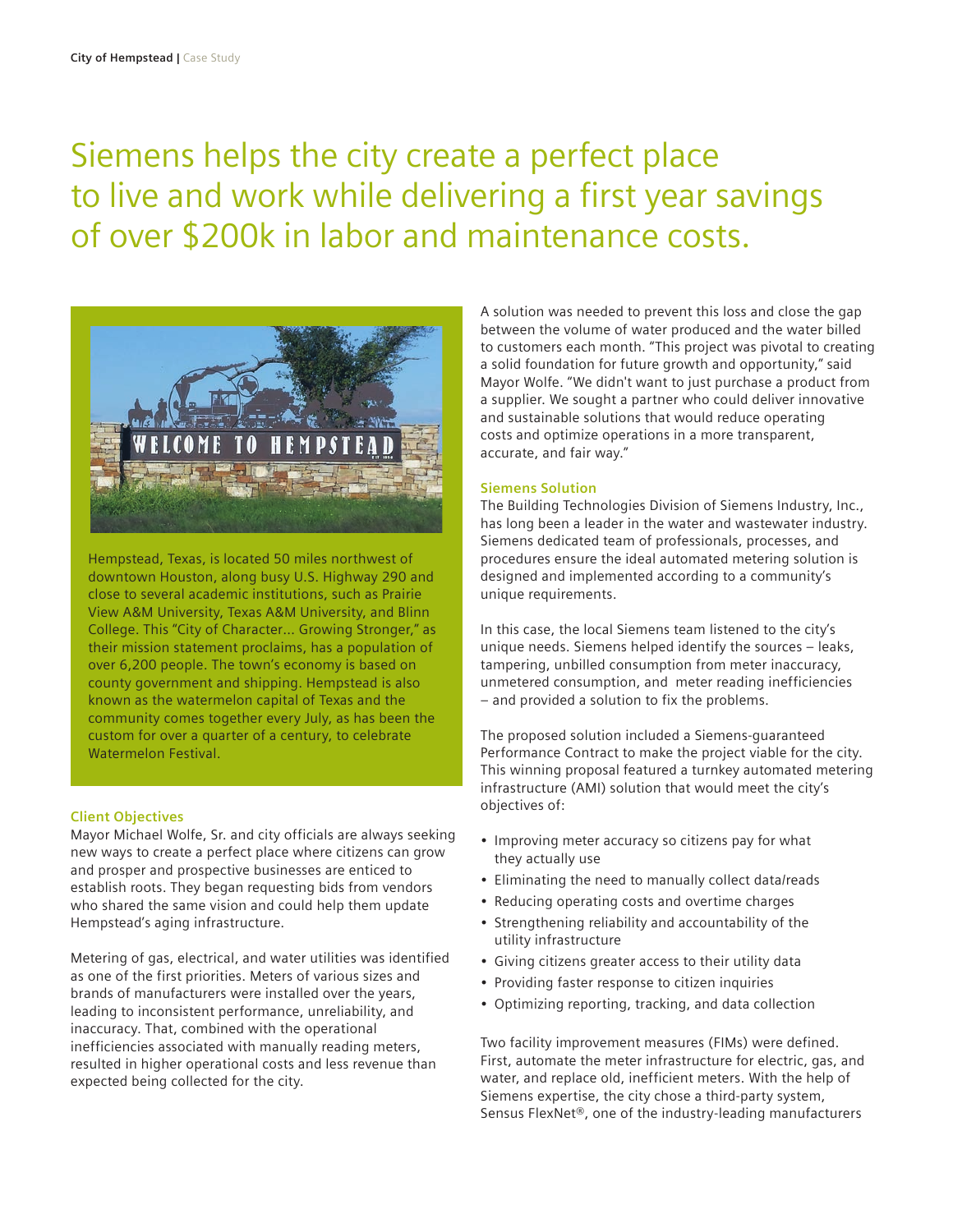for AMI technologies, as the best solution for this community. Working with smart meters and sensors, the FlexNet system securely transmits and receives customer usage data so distribution and use of the various utility systems can be proactively managed.

The new technology would be the first steps in digitalizing the city with the new meters and AMI system serving as the backbone. The second FIM would establish a Supervisory Control and Data Acquisition (SCADA) system at 9 lift stations. By utilizing the AMI backbone, Siemens was able to provide the city with a way to control and monitor all its lift stations.

Key to installation was setting up a clean, accurate, and up-todate database. To verify the accuracy of the data, Siemens conducted a database analysis and reviewed various areas, such as:

- Correct number of digits and multipliers
- Proper syncing up of files
- Data-matched installation pictures and addresses
- Consumption history was verified for any outliers

Additionally, random field surveys were conducted to doublecheck meter and radio accuracy – and all data was confirmed to be correct.

*"Siemens was able to resolve errors, correct data, and establish a baseline for us," said Anthony Hill, Project Manager for the City of Hempstead. "What would be a huge undertaking for any city with limited resources and expertise was completed professionally by Siemens, including all ancillary system components. This was all included in the project without any hidden fees."* 

#### **CLIENT RESULTS**

Replacing aging and inaccurate utility meters, as well as installing AMI technology, allowed the City of Hempstead to enhance revenue by capturing lost and unaccounted for water, reducing operations and maintenance costs, and generating savings from lower water meter reading costs. With the new meters in place, data is now collected and transmitted reliably and securely. In year one, accurate water metering of water consumption helped the city recoup over \$46k in revenue, as well as provide a savings in labor and maintenance in excess of \$197K annually. The Siemens team will confirm the performance of the system through ongoing monitoring and verification on an annual basis.

Furthermore, the solution provided the needed upgrades without increasing taxes or fees. The city's new, smart technology conveys to prospective businesses that Hempstead has the infrastructure in place to support growth. Citizens are ensured of accurate and timely billing, with fewer rate increases and improved customer service. If a leak should occur, the Public Works crew will receive an alarm so that it can be quickly handled and resolved.

"We listened to the city's vision for growth and prosperity and knew we had powerful tools that could help them do more with their infrastructure. But our partnership doesn't end with the completion of the project," said Chad Nobles, Siemens Account Executive, State & Local Government. "Whether sponsoring STEM programs, giving advice on the latest technology, or finding ways to make the city more sustainable and energy efficient, our goal is to help Hempstead create a perfect place – where people can come to work, learn, live, grow, and succeed."



"From answering questions that arise in our day-to-day operations, to volunteering time to help youth at our Summer Science Program, Siemens is involved and invested in our community."

> **Michael Wolfe, Sr., Mayor of Hempstead**